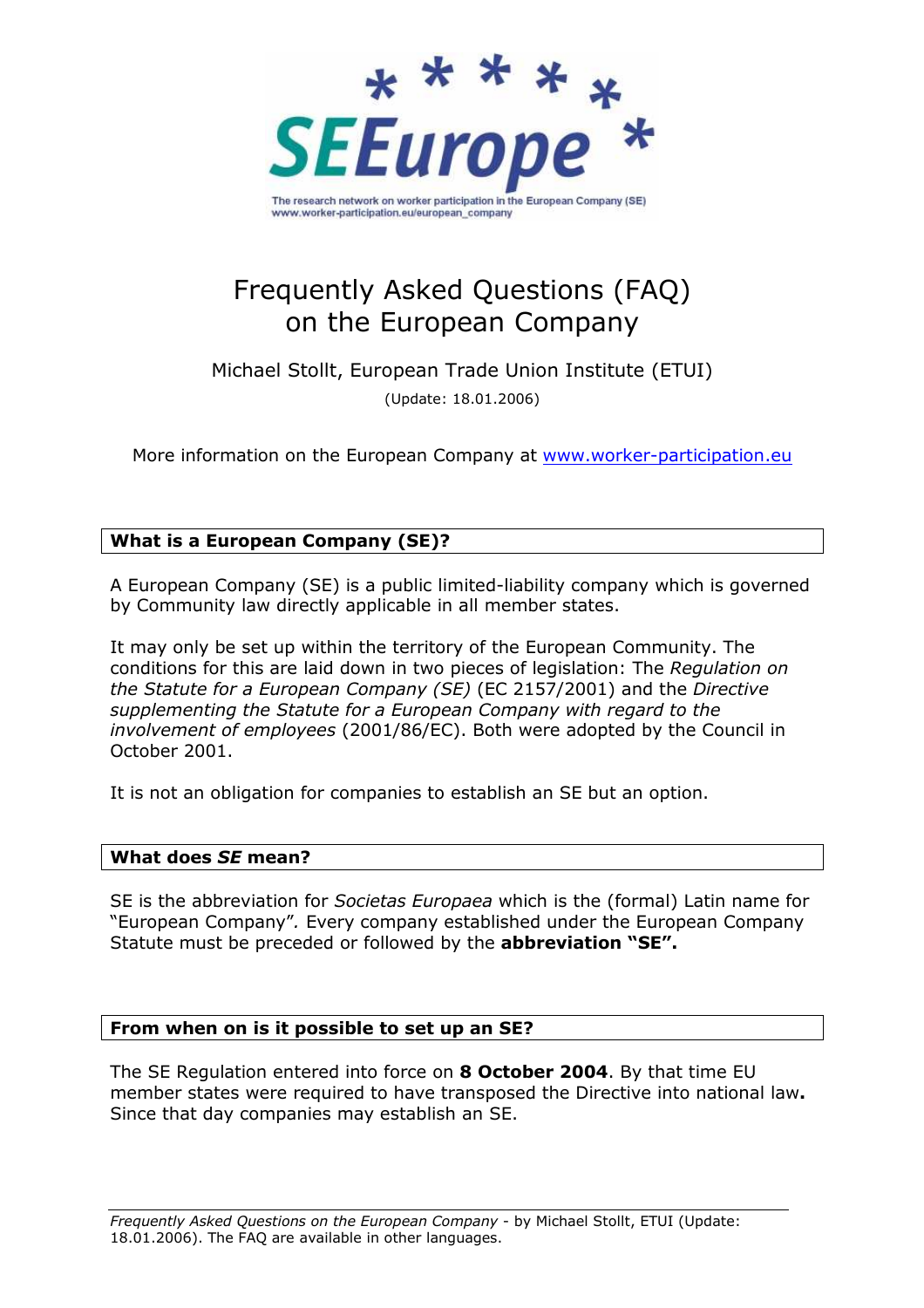

# How can a European Company (SE) be established?

An SE can be set up in four ways:

- by **merger** of two or more existing public limited-liability companies,
- by formation of a **holding** company by two or more public or private limitedliability companies,
- by formation of a **subsidiary** by two or more companies,
- by transformation (conversion) of an existing public limited-liability company

All types of formation share a cross-border element: they must always involve companies from at least two different EU member states. In the case of a transformation, the company must have had a subsidiary in another member state for at least two years.

The SE must be registered in the same member state in which the administrative head office is located.

# What are the (expected) advantages of setting up a European Company?

In the eyes of the Commission, the European Company Statute (ECS) "will mean in practice, that companies established in more than one member state will be able to merge and operate throughout the EU on the basis of a single set of rules and a unified management and reporting system. They will therefore avoid the need to set up a financially costly and administratively time-consuming complex network of subsidiaries governed by different national laws. In particular, there will be advantages in terms of significant reductions in administrative and legal costs, a single legal structure and unified management and reporting systems." The Ciampi Report estimates that savings in terms of administrative costs may be up to €30 billion per year.

Moreover, this new business form may have a value in publicity terms, as it indicates that this company is a "real European undertaking" thereby possibly removing e.g. psychological barriers.

However, this optimistic view is not shared by everyone. Indeed, the attractiveness of the ECS might be reduced because it de facto does not provide for one uniform European corporate form. In all matters that are not regulated by the Regulation, the SE will be governed by the company law provisions of the member state in which the SE is registered. Consequently, there will not be a single SE law but 28 SE laws which may diverge significantly from each other.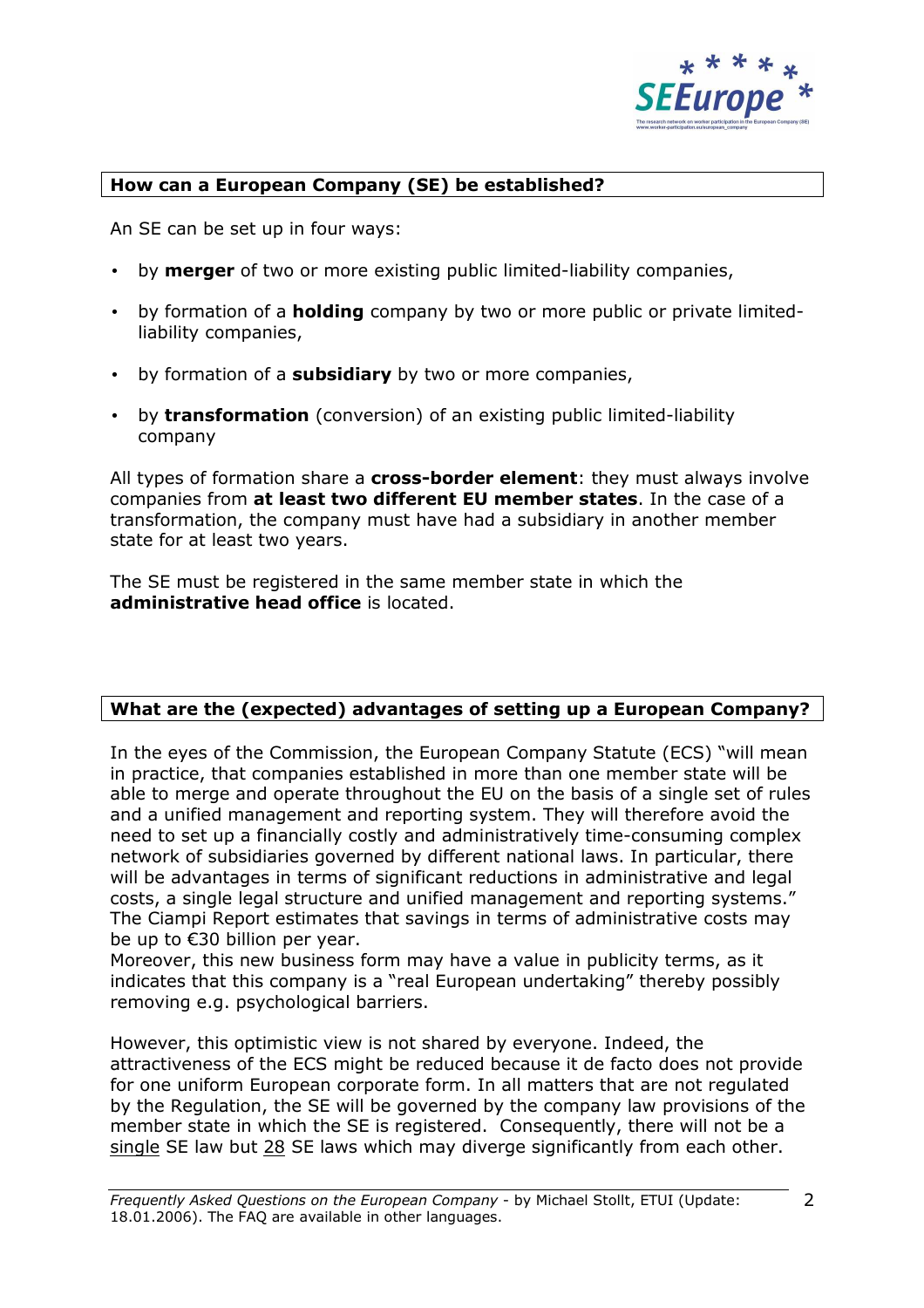

# What is the relation between the Regulation on the European Company Statute (ECS) and the Directive on employee involvement in the SE?

As the title already suggests, the Directive represents a supplement to the ECS with regard to the involvement of employees. No SE can be set up without an arrangement for involvement of the employees.

Did the new EU member states have to adopt this new legislation as well?

Yes. The twelve new member states (Cyprus, Czech Republic, Estonia, Hungary, Latvia, Lithuania, Malta, Poland, Slovak Republic, Slovenia, Bulgaria and Romania) which joined the EU in 2004 and 2007 had to transpose the Directive, just like the other member states.

Companies coming from the (non-EU) countries of the European Economic Area – i.e. Iceland, Liechtenstein and Norway – do also have the right to establish SEs. Therefore, these states had to adjust their national legislation as well.

# What is understood by "involvement of employees"?

The Directive understands involvement of employees as "any mechanism, including information, consultation and participation, through which employees' representatives may exercise an influence on decisions to be taken within the company" (Art. 2 Dir).

Information stands for the informing of the employees' representatives on matters which concern the SE (or which concern one of its subsidiaries in another member state or which exceed the powers of the decision-making organs in a single member state). The timing of the information and the manner in which it is supplied must be appropriate and its content adequate.

Consultation signifies the right of the employees' representatives to express their opinion on measures planned by the SE. The timing, manner and content of this consultation must be such as to ensure that the opinion can be taken into account in the decision-making process.

**Participation** means the right to elect or appoint some of the members of the SE's supervisory board (in two-tier systems) or administrative body (in one-tier systems). It may also signify the right to recommend or oppose the appointment of some or all members of these company boards.

# What does the procedure look like?

Frequently Asked Questions on the European Company - by Michael Stollt, ETUI (Update: 18.01.2006). The FAQ are available in other languages.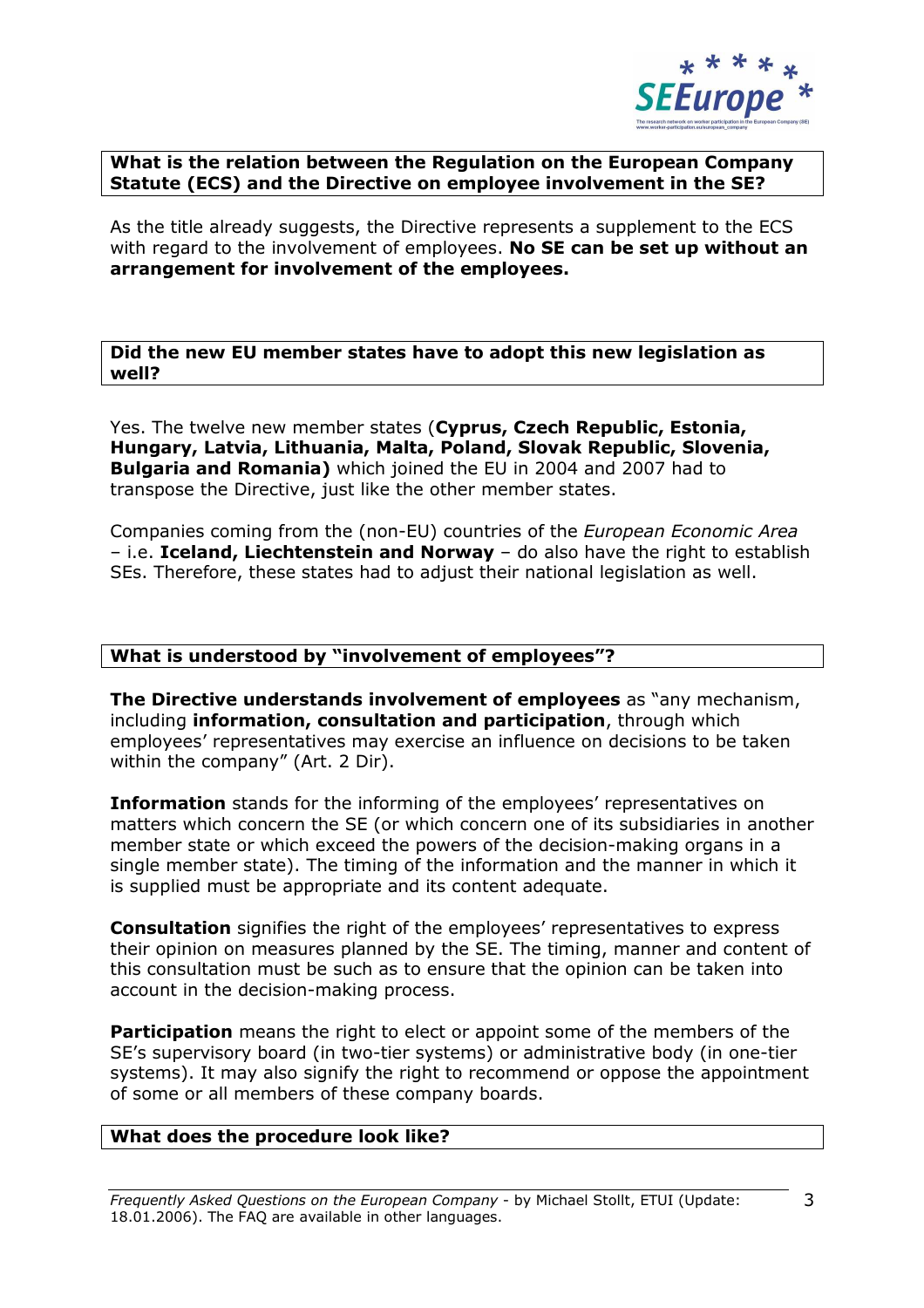

The procedure is similar to that for which provision is contained in the European Works Council (EWC) Directive. Instead of prescribing detailed provisions on how employees have to be involved, the Directive provides for an agreement negotiated between the participating companies and a special negotiating body representing the employees. Additionally, it provides for obligatory **standard rules** in cases where the negotiating partners fail to reach an agreement.

There is one major difference with the EWC procedure: No initiative by the employees is needed. In fact, it is the management or administrative bodies of the participating companies which have to take the necessary steps to **start – as** soon as possible - negotiations with the representatives of the companies' employees on arrangements for the involvement of employees in the SE.

# What is the special negotiating body (SNB)?

The SNB represents the employees in the negotiations with the participating companies in order to reach a written agreement on the involvement of employees in the coming SE. It is created after the companies' managements have announced their plans to establish an SE.

The SNB can request that experts of its choice assist it in its work. In this context, the Directive explicitly mentions the representatives of Community-level trade union organisations.

## Who sits on the SNB?

According to Art. 3 II of the Directive, the seats are allocated proportionally among the member states in which the participating companies have employees: for every 10% (or fraction thereof) of the total number of employees of the future SE/SE group, the country has the right to send **one member** to the SNB. Thereby, all countries concerned will have at least one representative on the SNB.

In the case of a merger, there are additional seats (but not more than 20% of the total number) to ensure that – if possible – all involved companies are represented in the SNB.

It was up to the member states to decide how their SNB members are elected or appointed. Furthermore, the member states could provide in their national transposition law that representatives of trade unions are allowed to become SNB members even if they are not employees of the company (Art. 3V Dir).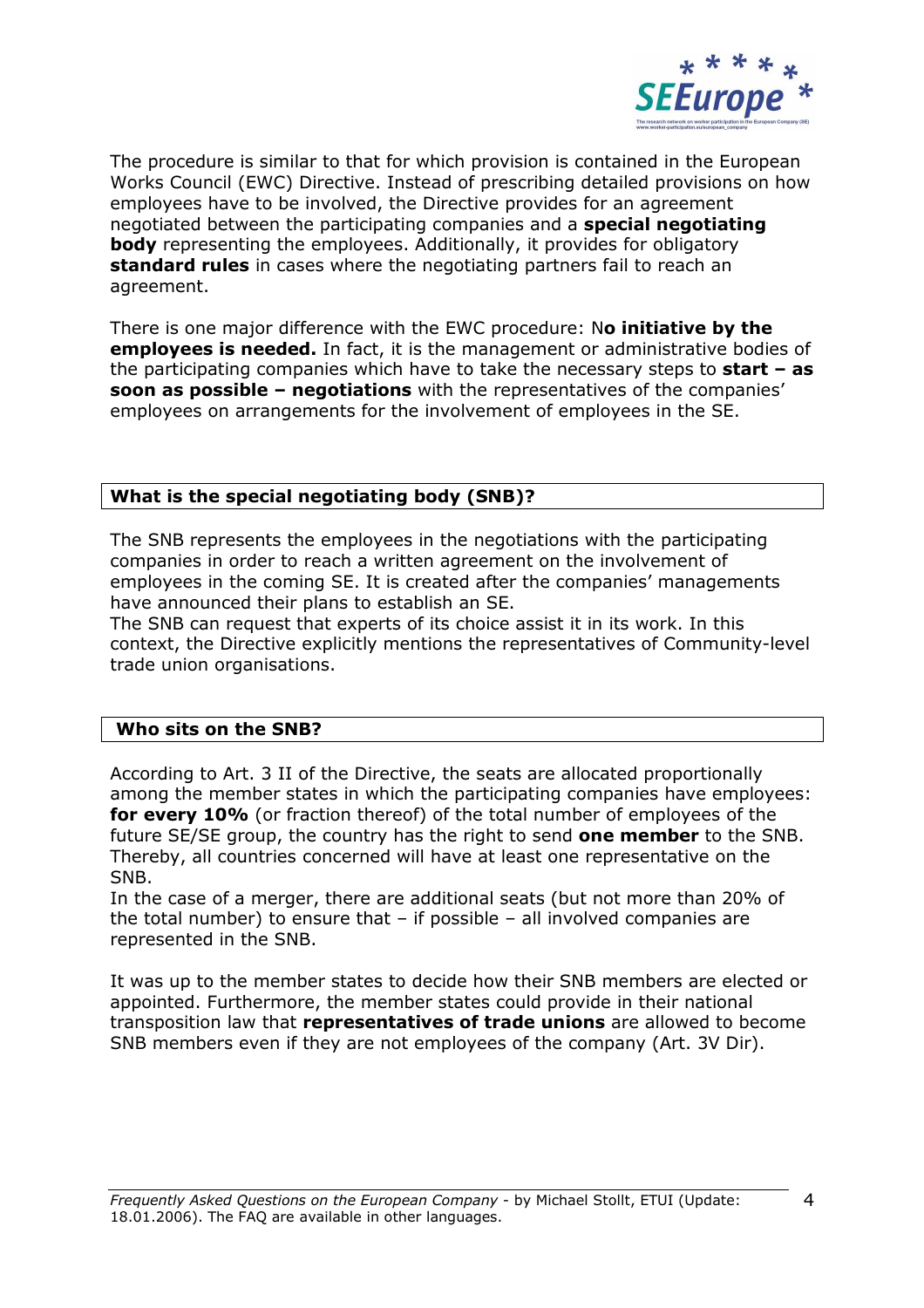

# What is the "representative body" (RB)?

The representative body is the information and consultation body of the SE (an "SE Works Council"). It is composed solely of employees of the SE. Its composition, rights and financial resources are defined either in the agreement between the SNB and the participating companies or in the standard rules. If the SNB decides not to open or to abort the negotiations, there can be a European Works Council instead of an RB.

### How long do negotiations on employee involvement take?

Negotiations are expected to start as soon as possible after the companies embark on plans to set up an SE. They may take up to six months and can be extended up to a total of one year (after the establishment of the SNB) if both parties agree (Art. 5 Dir). For comparison: The EWC Directive allows a time frame of three years maximum.

## What can be the result of the negotiations?

There are three possible scenarios:

#### (1) The SNB decides not to open or to terminate negotiations.

In this case, the national rules on information and consultation of employees enter into force and there will only be a European Works Council (Art. 13 I Dir). This option is not possible in the case of a transformation into an SE (Art. 3 VI Dir).

## (2) The SNB and the competent organs of the participating companies conclude an agreement according to Art. 4 Directive on the involvement of employees in the SE.

The partners have in principle autonomy with regard to the content of the agreement.

## (3) The SNB and the competent organs of the participating companies fail to come to an agreement within the time-frame or agree voluntarily on the application of the Standard rules (Dir 7 I).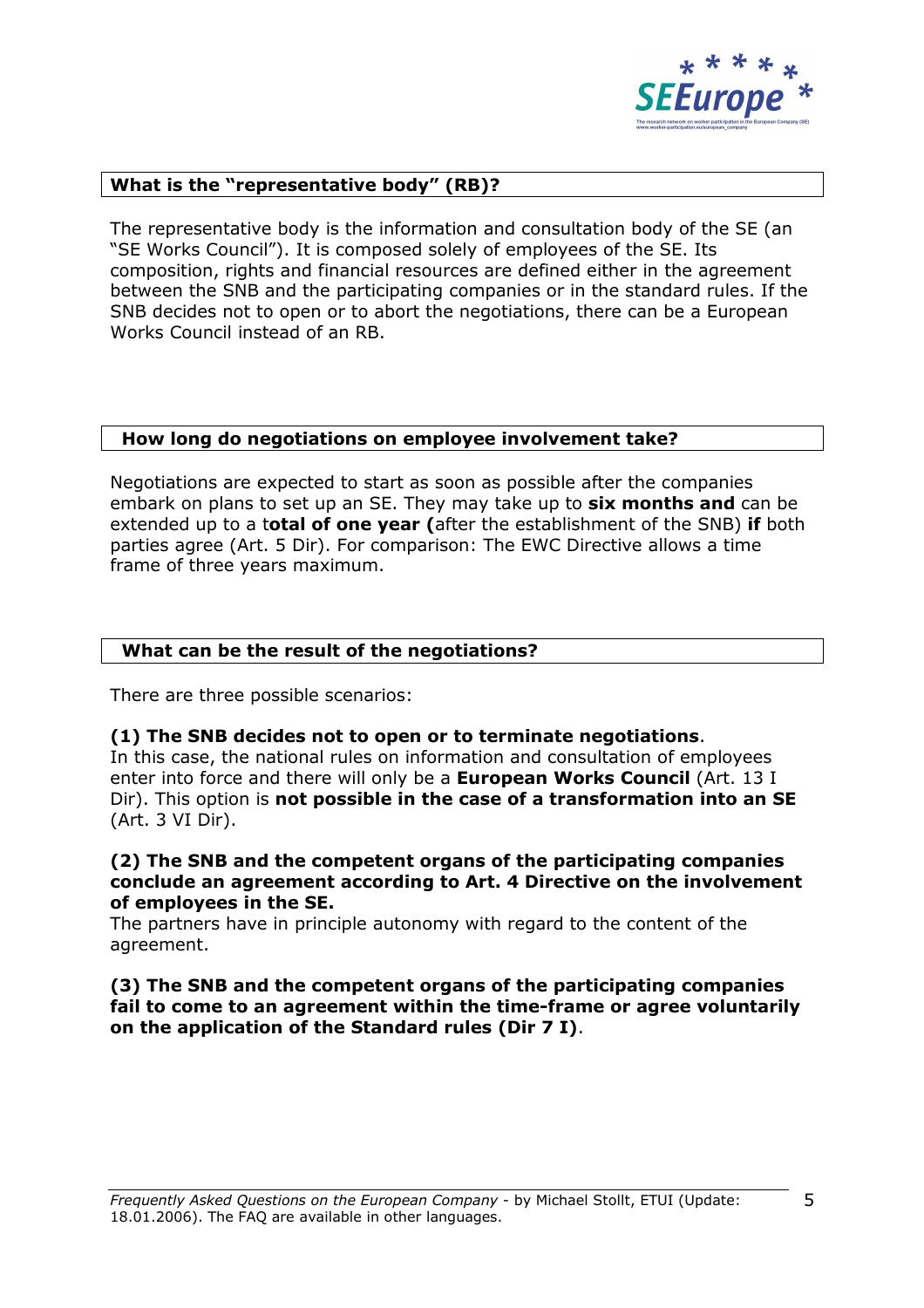

# What is the content of an agreement under Article 4 Dir?

The two parties have a considerable autonomy with regard to the content of the agreement. Nevertheless, the Directive (Art. 4 II Dir) lays down some minimum requirements like

- the scope of the agreement,
- the composition, number of members and allocation of seats on the representative body (RB)
- the functions and the procedure for the information and consultation of the RB,
- the frequency of meetings
- the financial and material resources of the RB
- the date of entry into force and the duration of the agreement.

If the parties have decided to establish board-level participation, the agreement must define the number of employee board members, the procedure for their election or nomination and their rights.

Consequently, the parties can agree to raise or to reduce existing participation rights. In the case of a transformation alone, the agreement must ensure at least the same level of all elements of employee involvement as before (Art. 4 IV Dir).

## When are the standard rules applied?

The standard rules are applied if negotiations between the SNB and the competent organs of the participating companies fail. The standard rules cannot be rejected by the participating companies: either all companies accept them or they have to dispense with the SE altogether.

If the SNB has decided not to open or to abort negotiations, the standard rules are not applied. On the other hand, the two parties may decide on a voluntary basis to apply the standard rules.

Furthermore, the **standard rules for participation** are compulsory only if at least one of the companies was previously governed by participation rules. They are automatically introduced when at least 25% (merger SE) or 50% (holding/subsidiary SE) of the employees previously had participation rights (Art. 7 II Dir). If this threshold is not met, the SNB can decide to apply them anyway.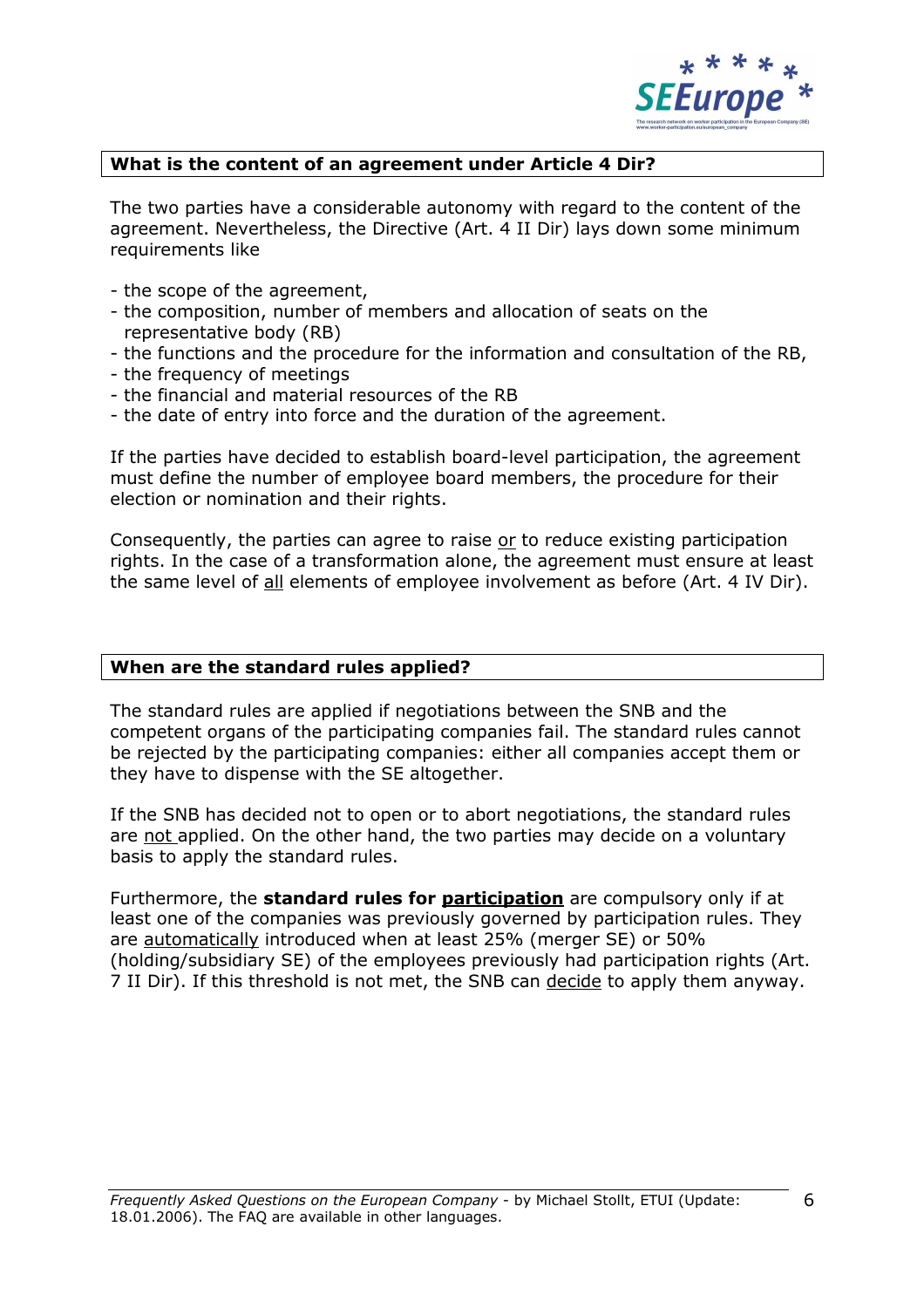

# What is the content of the standard rules?

The standard rules regulate information, consultation and participation. The member states must lay down standard rules which are in line with the standard provisions defined in the Directive's Annex. The standard rules of the country in which the SE is to be headquartered will be applied.

The Directive contains general provisions on the standard rules (thereby limiting the options of the member states):

- Part I: composition of the representative body (RB)
- Part II: information and consultation
- Part III: (board level) participation

## Overview of the main provisions:

(Part I) An RB is created for information and consultation. Its members are appointed or elected in accordance with the national legislation and practice. For every 10% of the total number of employees (or fraction thereof), a member state has the right to send one member to the RB. Thus, all countries concerned will have at least one representative in the RB. The RB is to form a select committee from among its members. After four years, the RB examines whether negotiations on an agreement (Art. 4 Dir) are to be opened or whether the standard rules should stay in force.

(Part II) The standard rules foresee the right to be **informed and consulted** on the basis of regular reports drawn up by the competent organ on the progress of the SE's business and its prospects. The RB receives the agenda of the Supervisory Board or Board of Directors' meetings and a copy of all documents submitted to the general meeting of its shareholders. There must be at least one annual meeting with the competent organ. In exceptional circumstances (e.g. in the case of relocations, transfers, collective redundancies), the RB can demand an extraordinary meeting. If the competent organ thereafter decides not to act in line with the RB's recommendations, the latter may request a further meeting in order to seek an agreement.

The workers' representation is entitled to a preparatory meeting prior to each meeting with SE management.

The RB has the right to ask for support through experts of its choice. These costs and the general costs of the RB are borne by the SE. Many member states have limited the funding obligation of the company to a single expert. The members of the RB have the right to time off for training without loss of wages.

(Part III) Participation: in the case of an SE established by transformation, all prior participation rules remain applicable to the SE. In all other cases, the employees are entitled to elect or appoint some board members. Their number is equal to the highest proportion existing before in one of the companies. Their selection is made by the RB (according to the proportion of the SE's employees in each member state). However, the member states could determine the allocation procedure for the seats on the administrative or supervisory board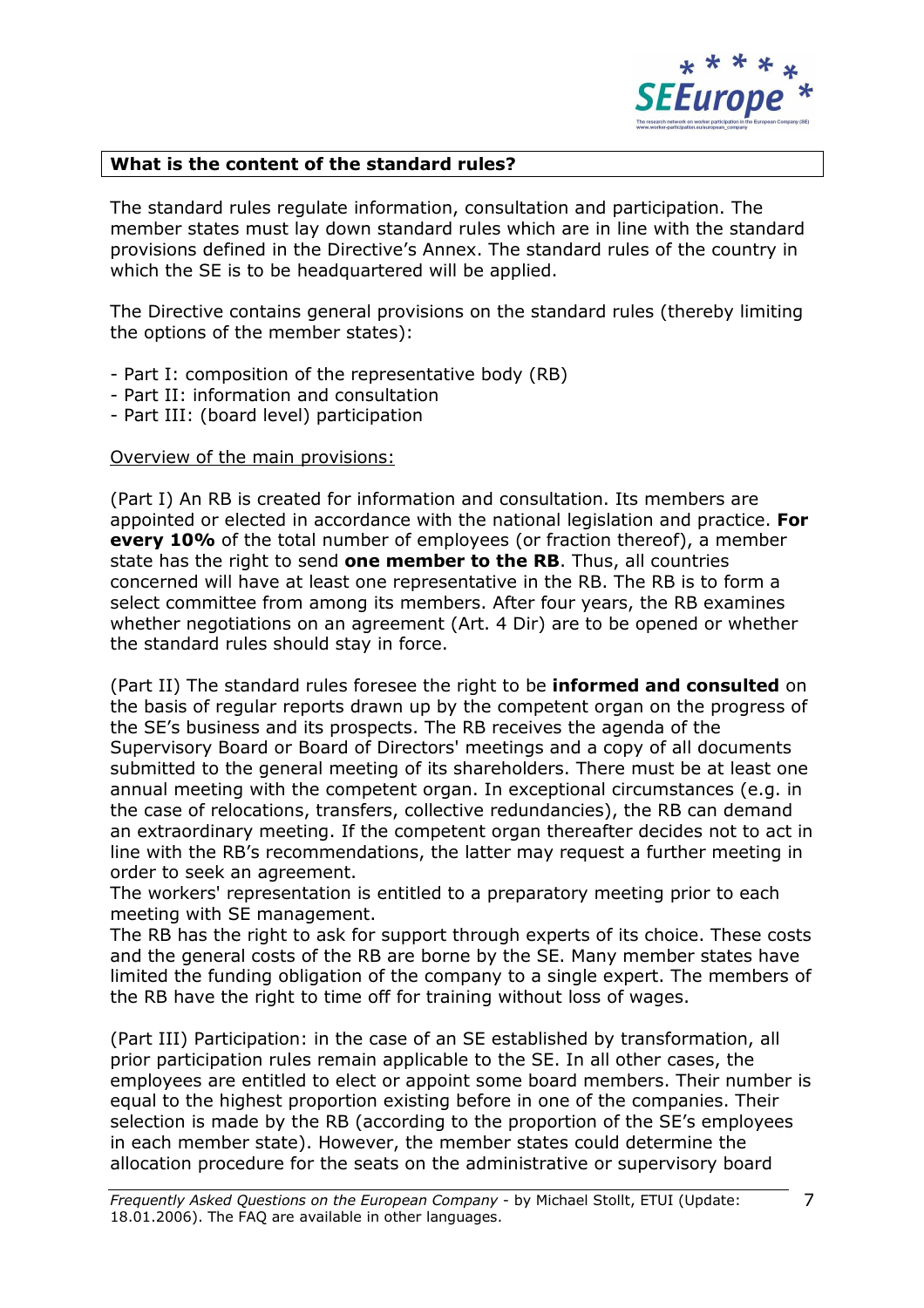

given to employee representatives from their country. The board members appointed by the employees must have the same rights and duties as those that are appointed by the shareholders.

# What are the decision-taking majorities within the SNB?

In general, the SNB takes its decisions (e.g. to conclude an agreement) by an absolute majority of its members which must also represent the majority of the employees. Each member has one vote.

However, if the decision should lead to a reduction of participation rights, a double 2/3 majority is required, i.e. at least 2/3 of the SNB members representing 2/3 of the employees. Moreover, the votes must come from at least two different countries. These high requirements are needed only when participation covered 25% (merger) or 50% (holding/subsidiary) of the employees. (Reduction of participation rights means a proportion of board members which is lower than the highest proportion existing within the participating companies)

A double 2/3 majority is also needed if the SNB decides not to open or to terminate negotiations.

# Who pays the costs of the special negotiating body (SNB) and the representative body (RB)?

Costs of both these bodies have to be borne by the SE. With regard to the SNB's and the RB's right to request experts to assist them with their work, most member states limited funding to one expert.

## What is the relation to the European Works Council Directive?

An SE can have either a European Works Council, or a representative body (RB) but not both. An EWC is established only if the SNB decides not to open or to abort negotiations. In all other cases an RB is created as the transnational information and consultation body of the SE.

# What happens to national information, consultation and (board-level) participation rights?

The SE Directive does not touch on national information and consultation rights. The "SE Works Council" (representative body) does not replace an existing national works council or trade union representation. Instead it creates an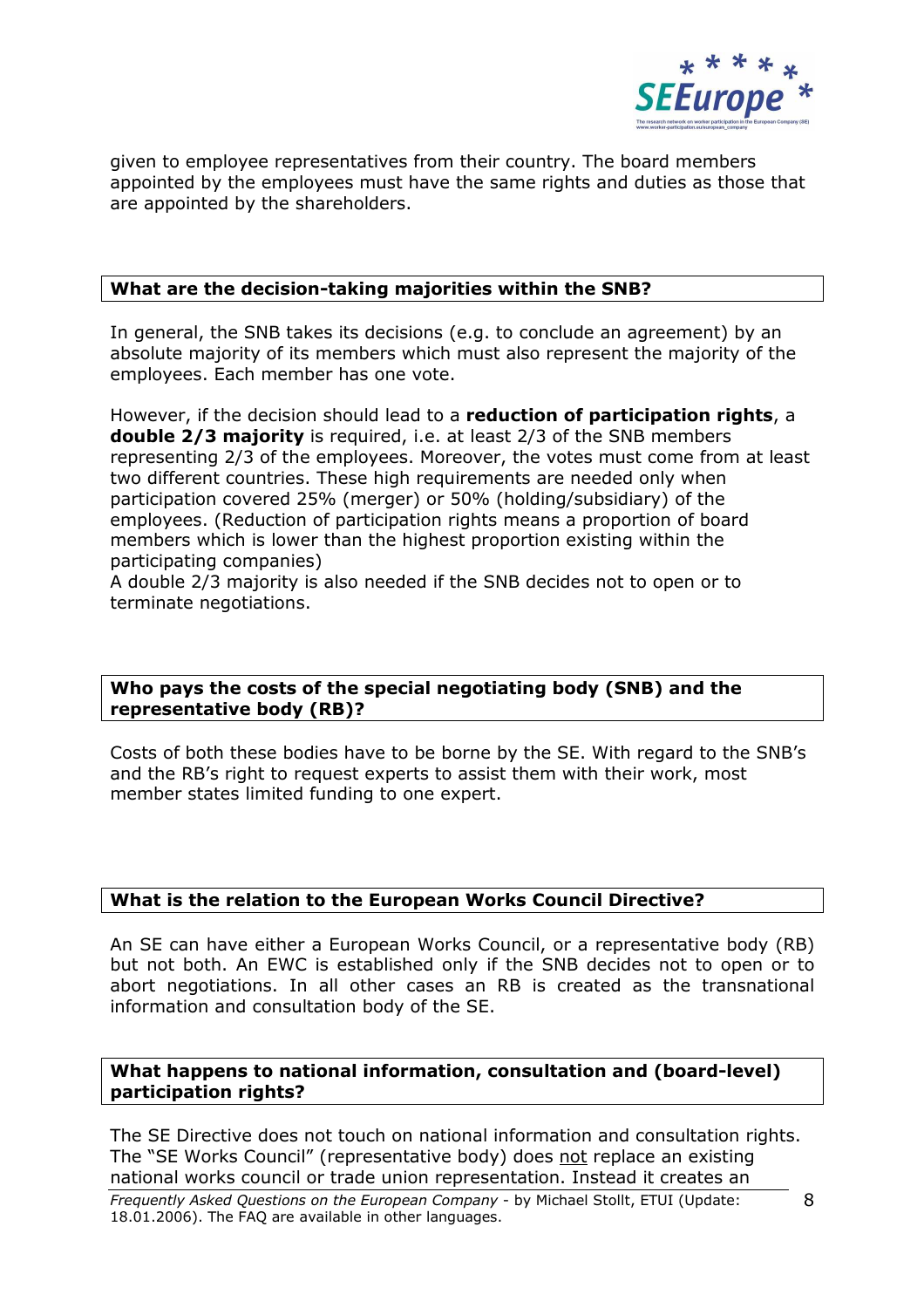

additional level of transnational information and consultation rights. In general, this is also the case for board-level participation rights. If, for example, an SE is set up in the form of a newly founded holding SE on top of the national subsidiaries the board representation in the national subsidiaries remains untouched. However, if a national subsidiary ceases to exist as a legal entity the board-level participation ceases as well. In this case national information and consultation rights might be affected, for example, if a central or group works council had existed previously. The member states had the option to lay down a provision in their transposition laws that these representation structures be maintained after the registration of the SE.

Another exception is the **transformation** of a national public limited company into an SE. Here the participation scheme on the SE board replaces the former national representation scheme.

# Is there a risk of losing existing participation rights? Can the SE be misused to avoid participation rights?

The Directive tries to ensure that the establishment of an SE is not misused to evade participation or other involvement rights. The Directive states that the "member states shall take appropriate measures with a view to preventing the misuse of the European Company for depriving employees of rights to employee involvement or withholding such rights". Most member states have included wording along these lines in their national SE law.

Moreover, an SE set up by transformation must ensure at least the same level of all elements of employee involvement as before (Art. 4 IV Dir). In the other cases, there are three scenarios where participation rights might be lost or reduced:

- 1. If the SNB decides not to open or to terminate negotiations.
- 2. If, in the agreement, the SNB agrees not to introduce or to reduce existing participation rights,
- 3. If, in the case of application of the standard rules, the SNB decides not to include, or to reduce, existing participation rights.

However, the Directive is not very clear with regard to **what happens once the** SE has been established. Consequently, there might be a danger that participation rights could be lost at a later time - e.g. if an SE without board-level participation were to acquire another company having participation. Some countries have included a time period (generally one year) within which an SE must prove, on the introduction of substantial structural changes, that the intention was not to deprive employees of their rights (see also the question on structural changes).

Some companies have tried to register themselves as an SE without having any employees at the time of foundation and therefore with no need to set up an SNB. The problem is that at a later stage employees might be transferred